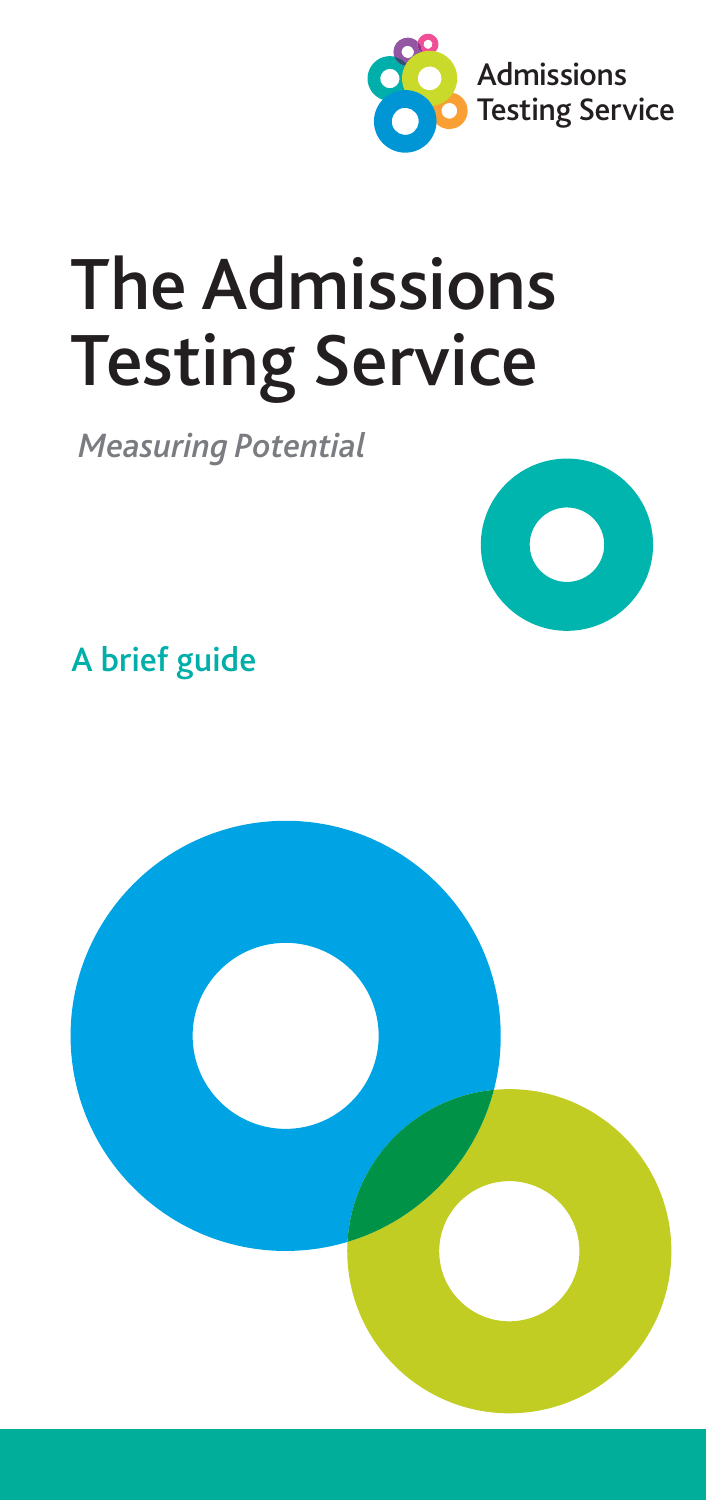![](_page_1_Picture_0.jpeg)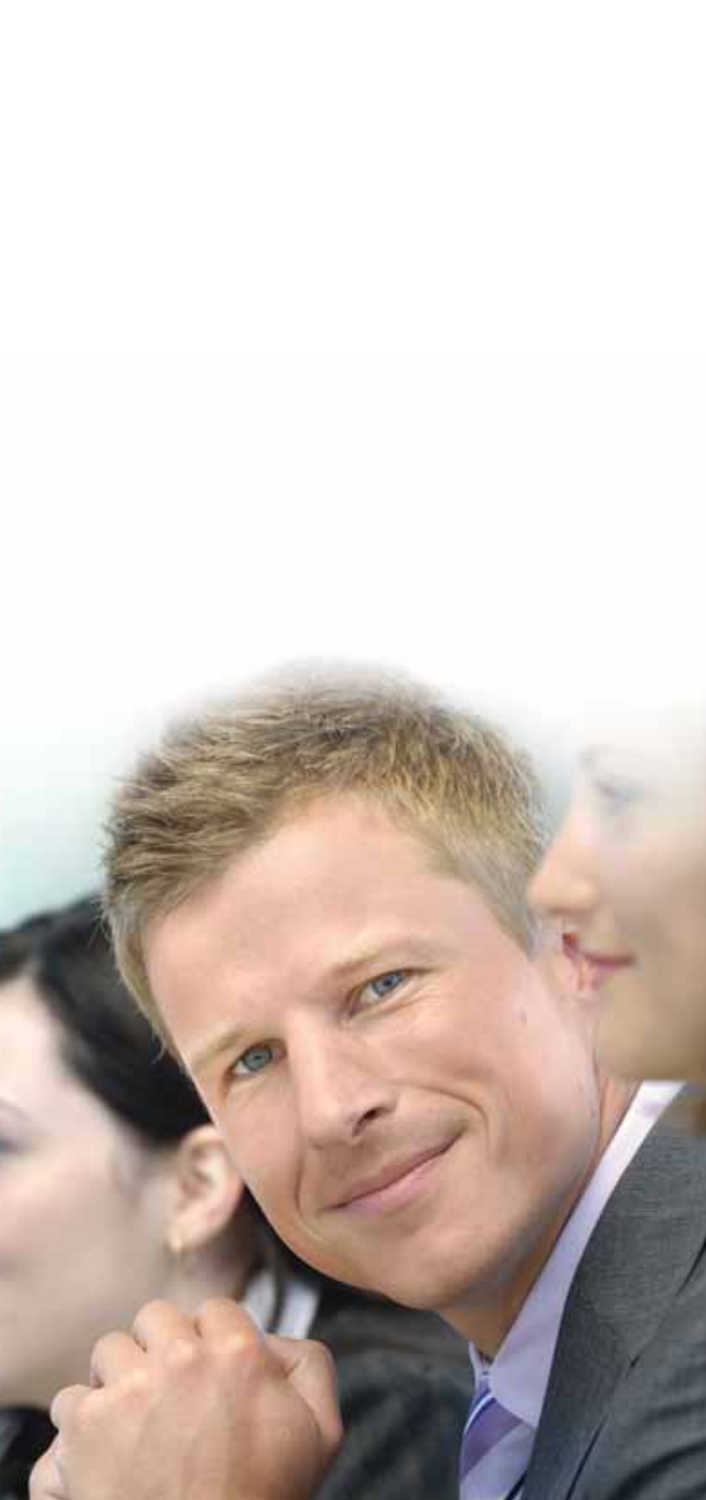## **Who we are and what we do**

The Admissions Testing Service offers a range of tests and tailored assessment services to support selection and recruitment for educational institutions, professional organisations and governments around the world. Underpinned by robust and rigorous research, our services include:

- assessments in thinking skills
- admissions tests for medicine and healthcare
- behavioural styles assessment
- subject-specific aptitude tests.

# **Background to our services**

Selection for education and employment is increasingly taking place in an international context, whether for educational institutions selecting from an international pool of applicants, or for professional healthcare workers applying for international postings.

Identifying the aptitude, behavioural characteristics and language competence of prospective learners or employees is a crucial part of this process, and requires the ability to deliver high-quality assessment services internationally. Our stakeholders rightly expect a collaborative partner, providing flexible and innovative assessment services, to meet this growing need.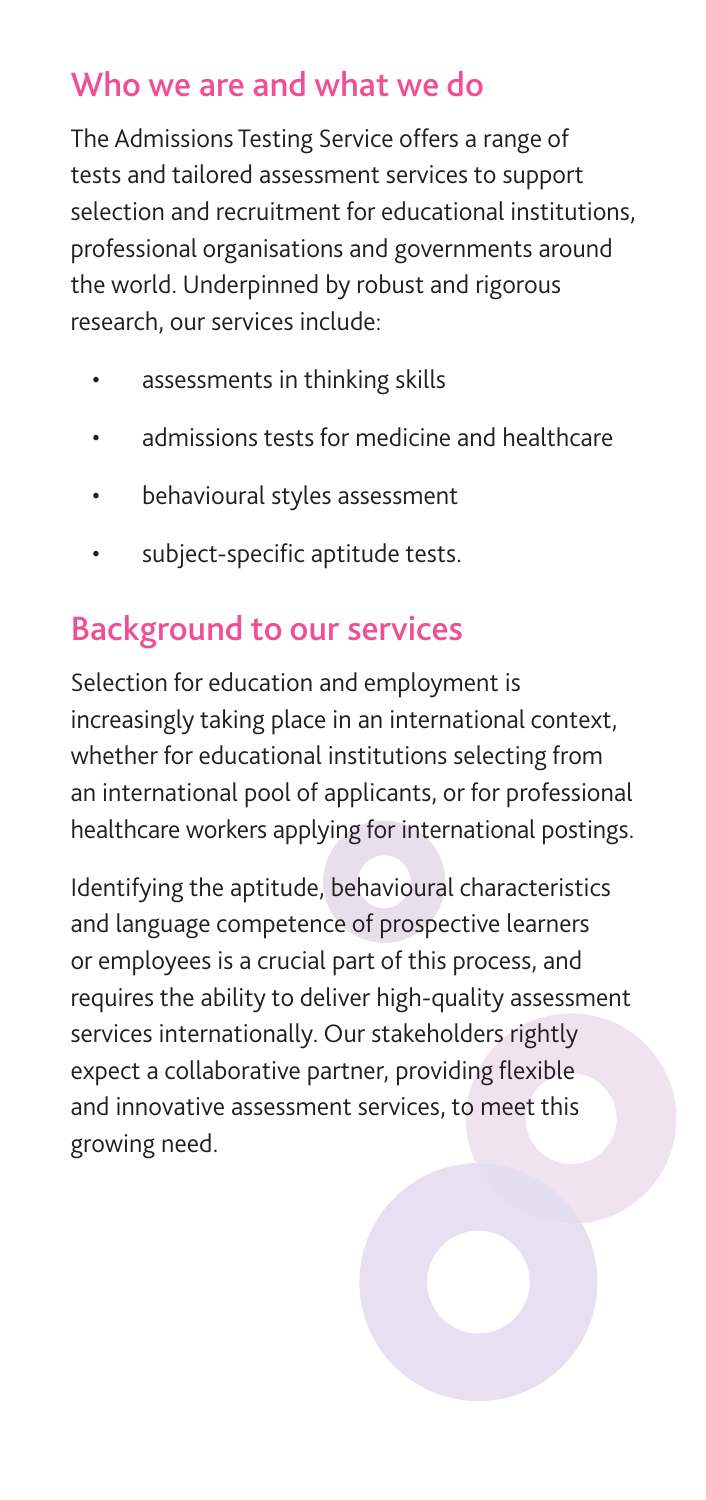# **Why the Admissions Testing Service?**

#### **An organisation you can trust**

The Admissions Testing Service is a department of Cambridge English Language Assessment, which is part of Cambridge Assessment, a not-for-profit department of the University of Cambridge. Cambridge English Language Assessment offers the world's leading qualifications for learners and teachers of the English language. Over 4 million people from 130 countries take Cambridge English exams every year.

#### **Solid expertise in test development**

We have been assisting the higher education selection process for over 10 years and work with world-leading universities.

## **High-quality, fair tests**

Our admissions tests are constructed using rigorous research, validation and testing procedures that ensure quality and fairness. As we are leaders in the field of assessment, all our tests are specifically designed to be fair to all test takers, whatever their age, gender, nationality, culture or ethnic background.

#### **Bespoke services**

We tailor our tests to the specific needs of ministries of education and universities, by integrating our assessment services with existing university admissions processes. For example, we can develop tests in languages other than English, for entry to courses that are not taught in English.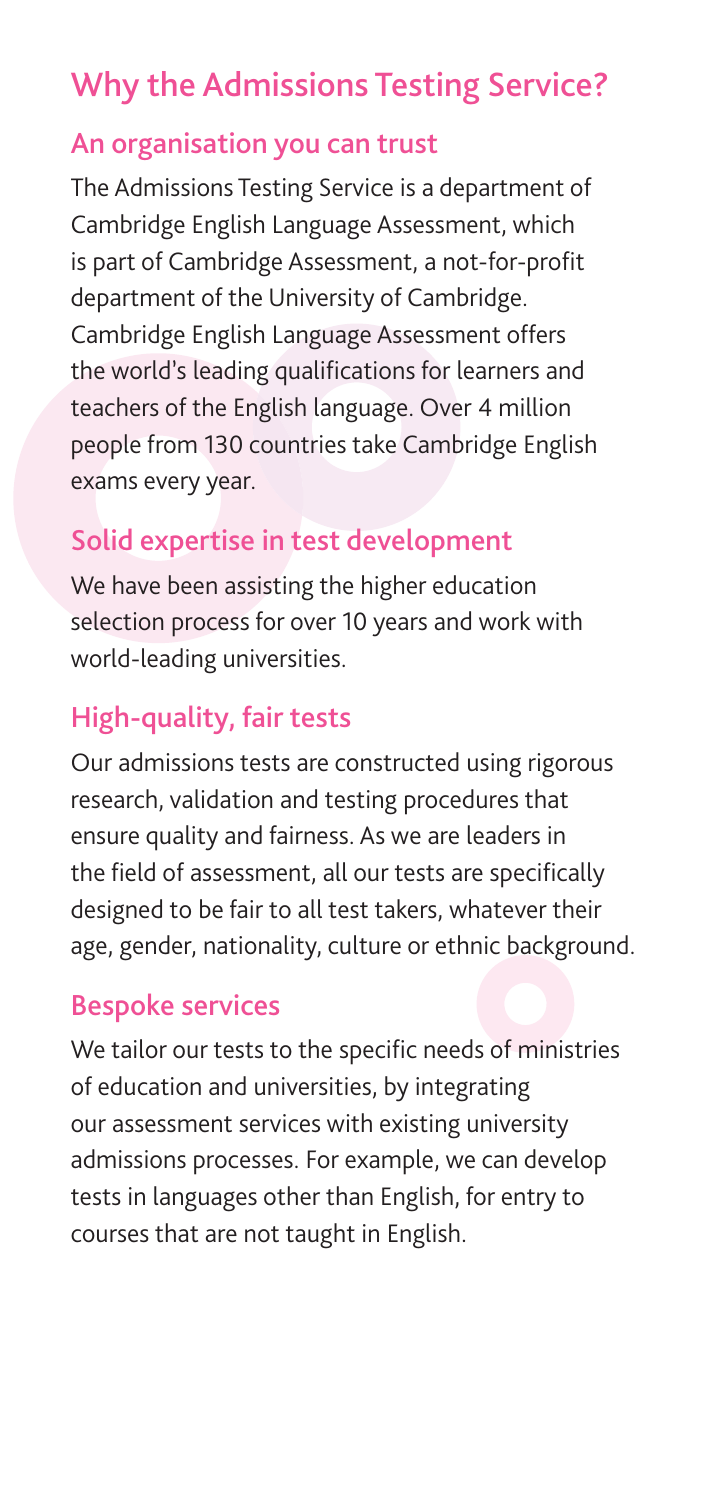#### **Global centre network**

Students can take our admissions tests at authorised test centres all over the world, with access to nearly 3,000 test centres in 130 countries. We are able to open new centres to cater for specific locations, if required.

#### **Outstanding assessment and administration systems**

We can work with you to ensure high-quality test development, administration, operations, assessment, results processing, and exam review and evaluation.

| <b>Millions</b><br>Life Sciences & Medicine |                                                                          |                         |                                                        |
|---------------------------------------------|--------------------------------------------------------------------------|-------------------------|--------------------------------------------------------|
| <b>Rank</b>                                 | <b>School</b>                                                            |                         |                                                        |
|                                             | <b>Manded Unterning</b><br>Orleand Disease                               | $0 = 0.05 - 0.00$       | ᆅ<br>m<br>CPP Scott<br>$\sim$<br><b>THE LINES INCH</b> |
| z                                           | University of Oxford<br>United Kingdom                                   |                         | 313, 324, 324, 54                                      |
| $\geq$                                      | University of Cambridge<br><b>United Kingdom</b>                         | 44466                   | 312 BLF 933 935                                        |
| a                                           | Stanford Linversity<br>Charlesville Charlesville                         | <b>STATISTICS</b>       | ALC: UNEX 1970, Mark                                   |
| ×.                                          | Visle Uniternity<br>Linked Street                                        | -----<br><b>CO 300</b>  | ALC: YEST   TEXT<br>THE 2<br>MA MI ME MI               |
| ×                                           | University of California, Las Angeles (qCCA).<br>I Scotten F (Wilseland) | <b>All and Card Ave</b> | <b>PARTIES OF STREET</b>                               |
| 9                                           | Massachusetts Instrume of Turkeelegy (MTL<br>United Silems               | <b>TERRITA</b>          | FEW SEALERS ARE                                        |
| ×                                           | Unifront Houstone University<br>Ulliand Towns                            | 60,000                  | 23.2 23.2 22.5 22.<br><b>TAILER</b>                    |
| 9                                           | Imperial College London<br>United Kingdom                                | <b>State of Column</b>  | $n(1)$ m+ m $- n$ 3                                    |
| $-10$                                       | Deferribut University<br>Children Games                                  |                         |                                                        |

*We work with world-leading universities.*  Source: QS World University Rankings.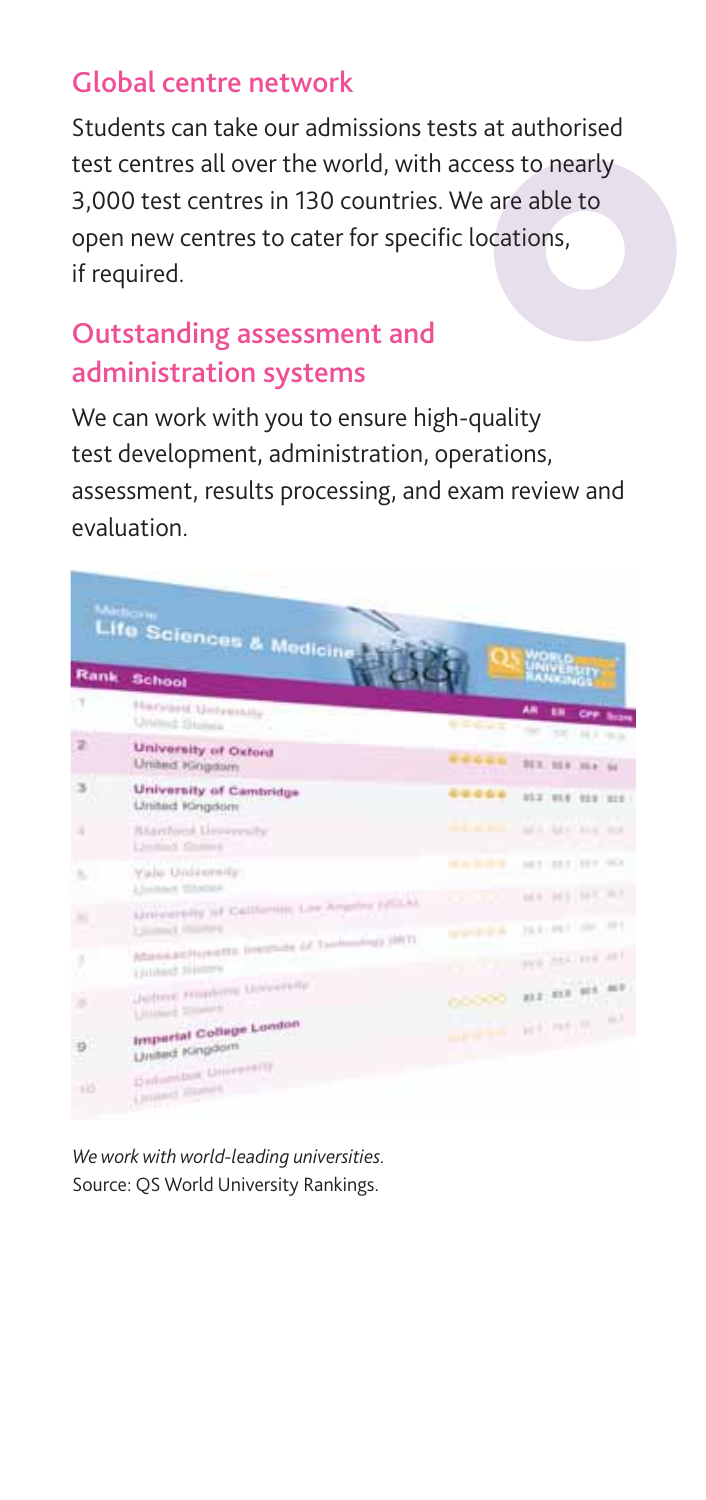## **Our admissions tests**

Our tests can be grouped into:

- Medicine and healthcare tests
- Subject-specific tests
- Thinking skills assessment
- ̐ Behavioural styles assessment.

![](_page_5_Picture_6.jpeg)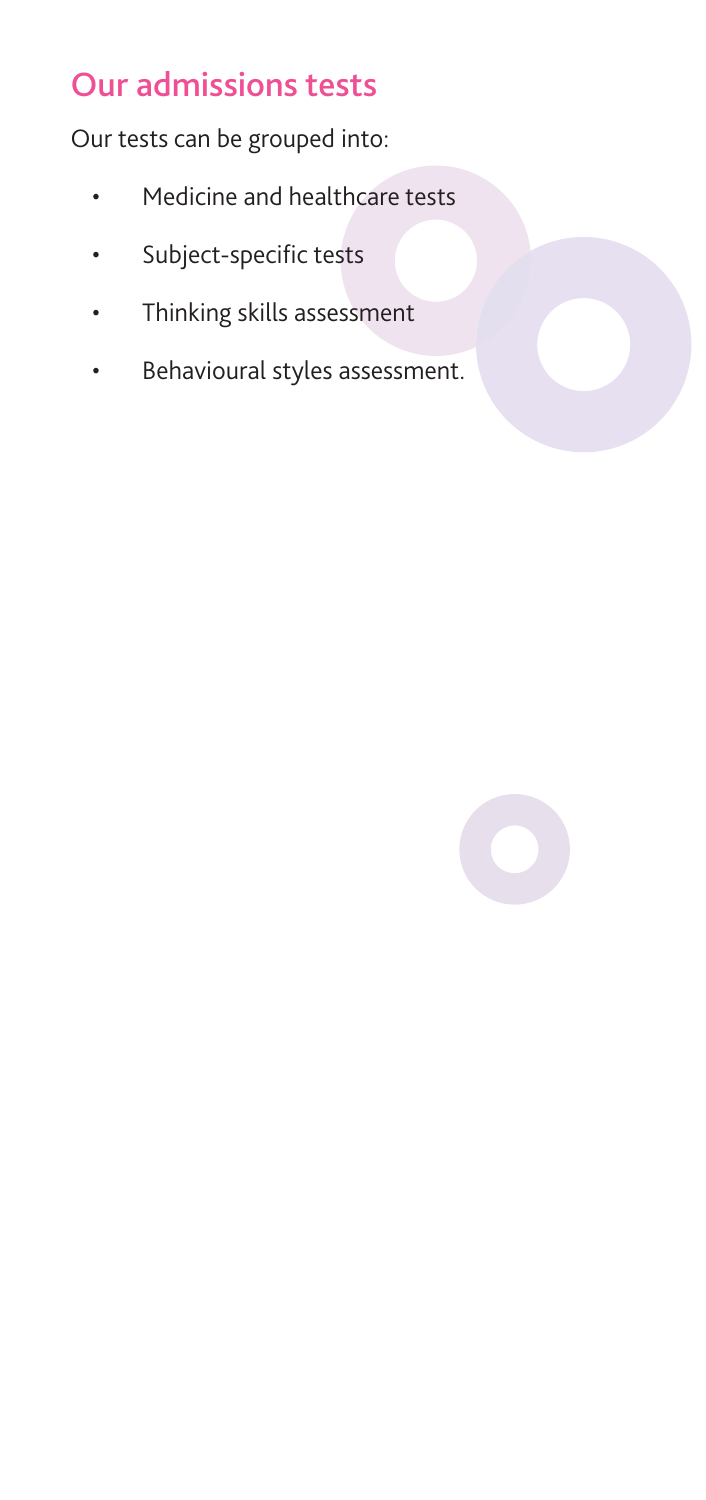![](_page_6_Picture_0.jpeg)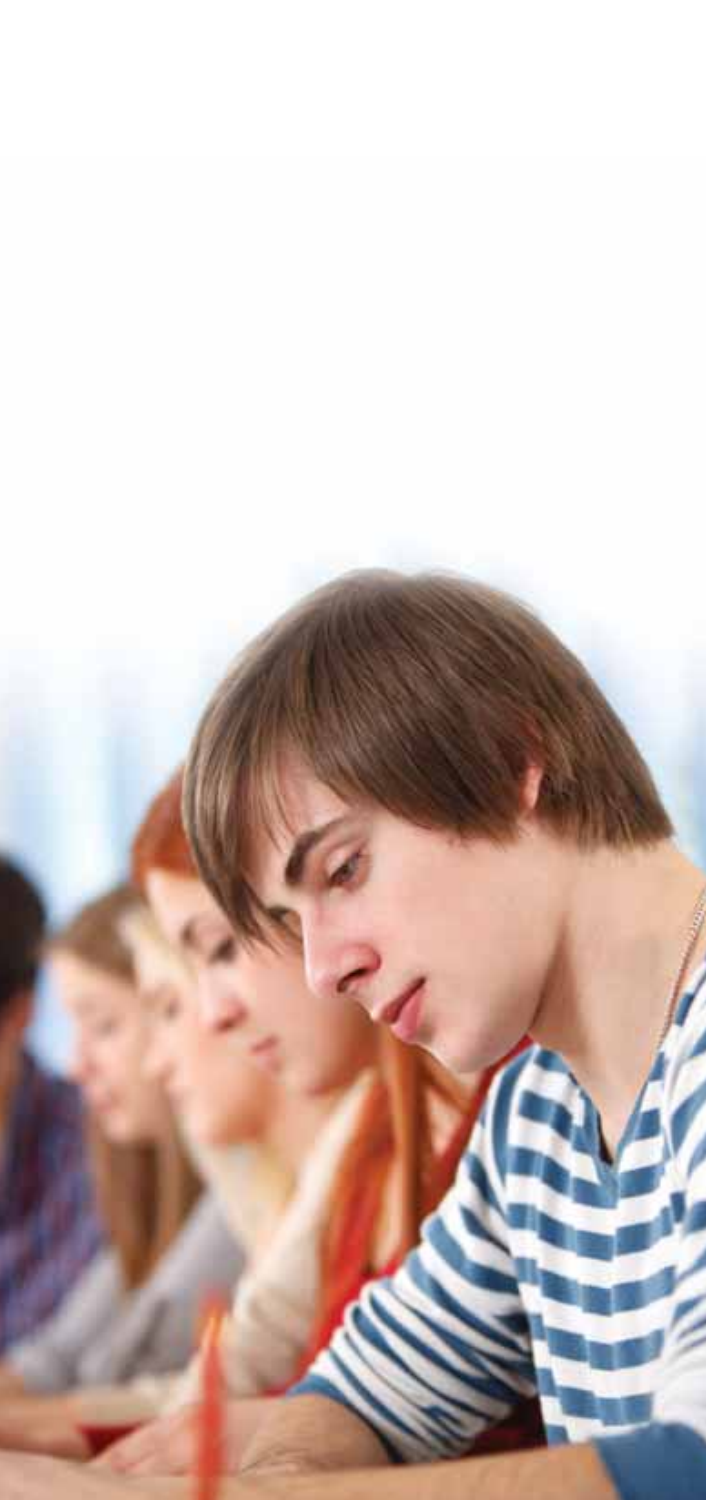## **Admissions tests for medicine and healthcare**

We offer a number of medicine and healthcarerelated tests for entry to undergraduate/graduate courses and at occupational level, working with institutions in the UK and overseas.

## **BioMedical Admissions Test (BMAT)**

This test is for applicants to medicine, veterinary medicine and biomedical science courses at certain universities, where the majority of candidates have followed a predominantly UK-based school science curriculum. It is used by universities in the UK and overseas, and is taken in November for admission the following October.

#### **International Medical Admissions Test (IMAT)**

This test is for applicants to English-taught medicine and surgery and related degree courses, at universities whose applicants are from a range of educational backgrounds. It is used by universities overseas, and is taken in April for admission in October.

#### **Occupational English Test (OET)**

This is a language test for health practitioners who have qualified to practise in one country, and wish to register to practise their profession in an Englishspeaking context in another country. The OET assesses English language proficiency as it is used in medical and health professional settings. For further details, go to www.occupationalenglishtest.org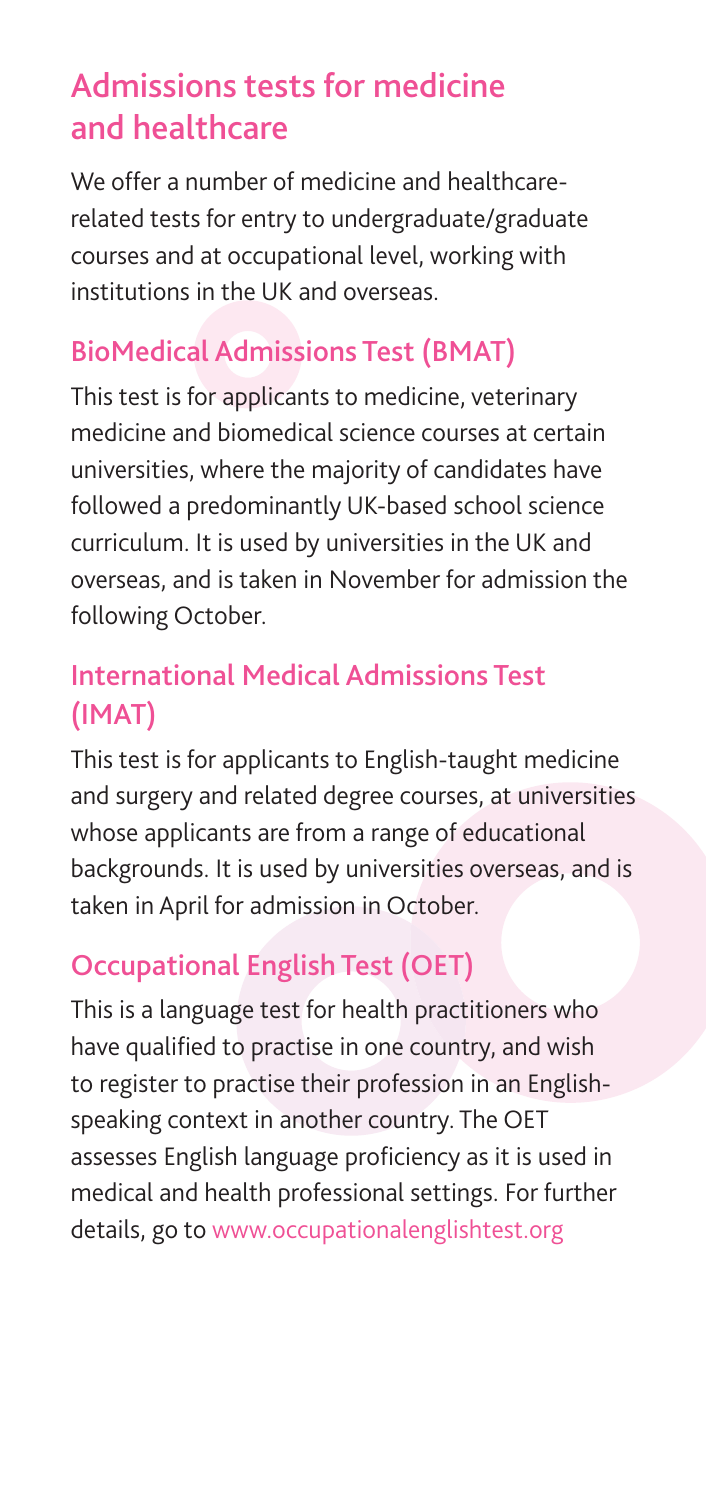You can find case studies outlining how we have worked with institutions on both the BMAT and the IMAT at:

www.admissionstestingservice.org/casestudies

![](_page_8_Picture_2.jpeg)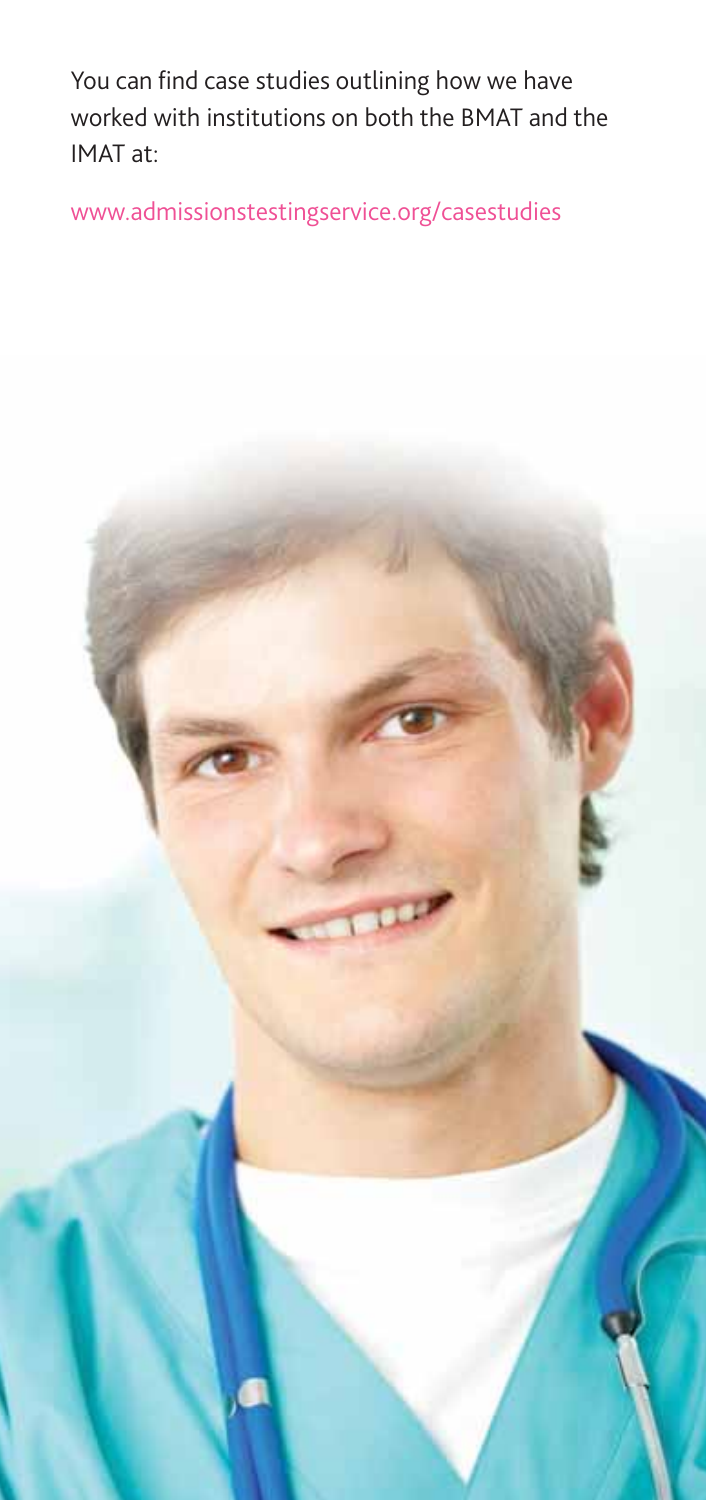## **Subject-specific admissions tests**

Our subject-specific tests assess candidates' potential for success in their chosen subject.

For example:

### **Sixth Term Examination Paper (STEP) Mathematics**

This test is for applicants to Mathematics courses at the University of Cambridge and the University of Warwick.

## **Managing universities' own admissions tests**

We also work in collaboration with higher education institutions, such as the University of Oxford, on the administration of their own admissions tests. To read a case study outlining how we have worked with Oxford on their tests go to:

www.admissionstestingservice.org/casestudies

![](_page_9_Picture_8.jpeg)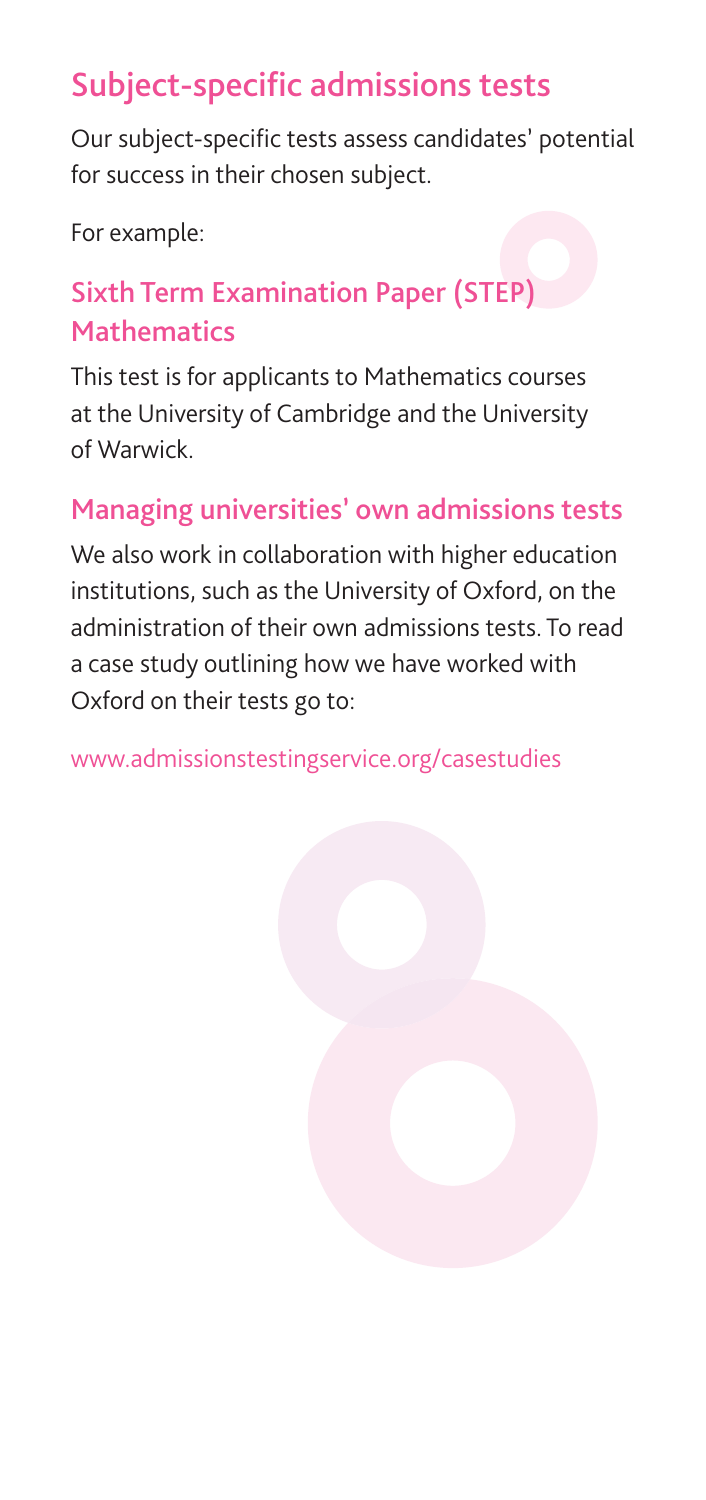![](_page_10_Picture_0.jpeg)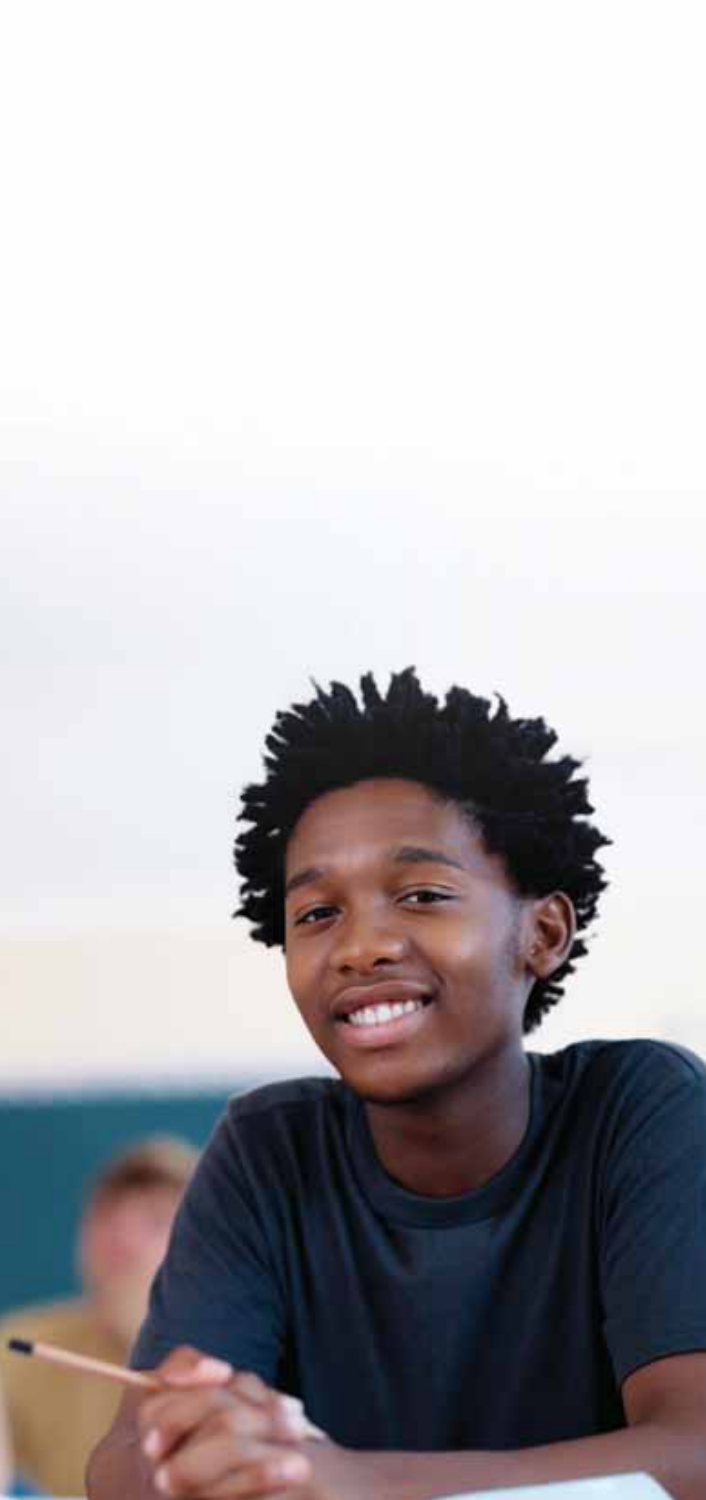## **Thinking skills assessment**

The Thinking Skills Assessment (TSA) helps tutors to assess whether applicants have the skills and aptitudes that are required for academic study. The TSA tests generic skills in problem solving and critical thinking that are important for success in higher education.

The TSA is currently used for entry to a wide range of university courses, ranging from Geography, Politics and Economics, to Engineering, Philosophy and Psychology.

## **Thinking skills for young learners**

The Thinking Skills for Young Learners assessment tests children's reasoning ability. It features verbal categorical and analogical reasoning components, administered on computer. The verbal items are chosen to be as culture-fair as possible, incorporating words and concepts familiar to children up to two years younger than those taking the test. They do not require the child to be able to read well, as they hear all test instructions and verbal stimuli through personal headphones as they appear on screen.

There are two versions of the test, for children aged 7–8 and 10–13. Schools receive age-standardised scores for individual pupils and information about the performance of the year group as a whole. The Thinking Skills for Young Learners test can be used in conjunction with a school's own measures of academic attainment, to identify children who may not be reaching their learning potential.

Following extensive development the test will be available in 2013.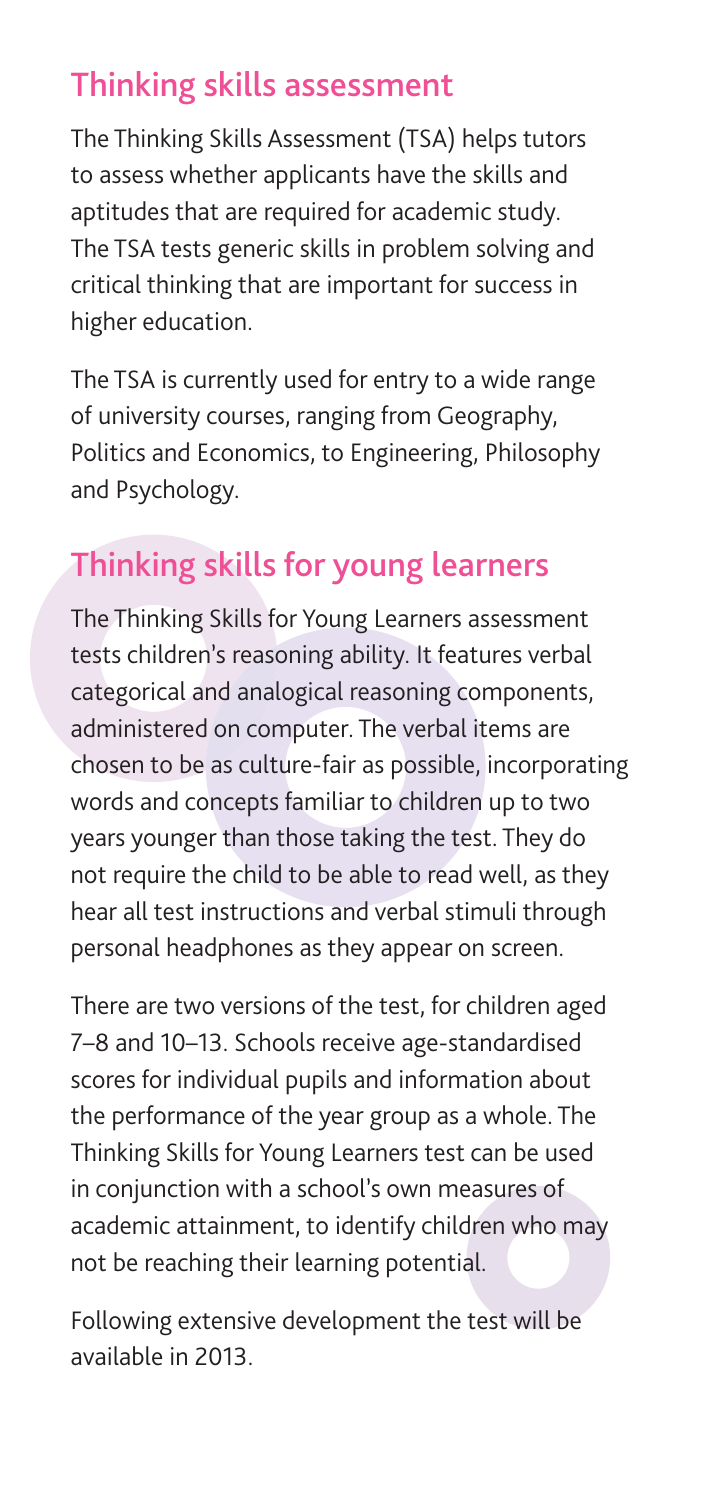![](_page_12_Picture_0.jpeg)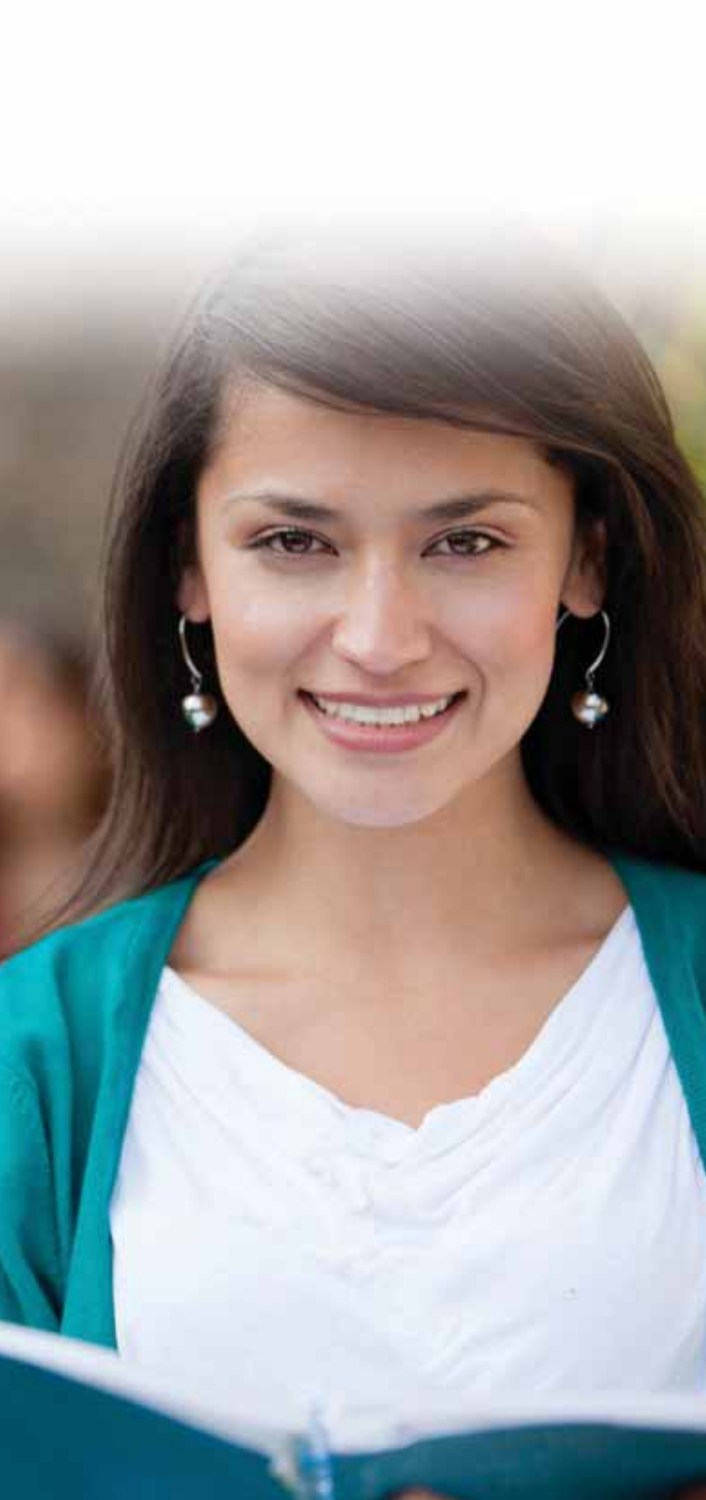## **Behavioural styles assessment**

We are developing an online behavioural styles assessment for launch in 2013. It is designed to capture information on a range of behavioural or personal styles, which are relevant to candidate suitability and their potential for success in higher education and employment.

Some of the key styles assessed are:

- thinking and learning
- motivation
- self-management
- resilience
- interpersonal values and attitudes.

The behavioural styles approach offers a way to standardise and rigorously assess personal qualities in education. Over three years' worth of research and trialling has gone into developing an assessment tool which works well with diverse student groups, whether studying at school or participating in higher education.

![](_page_13_Picture_9.jpeg)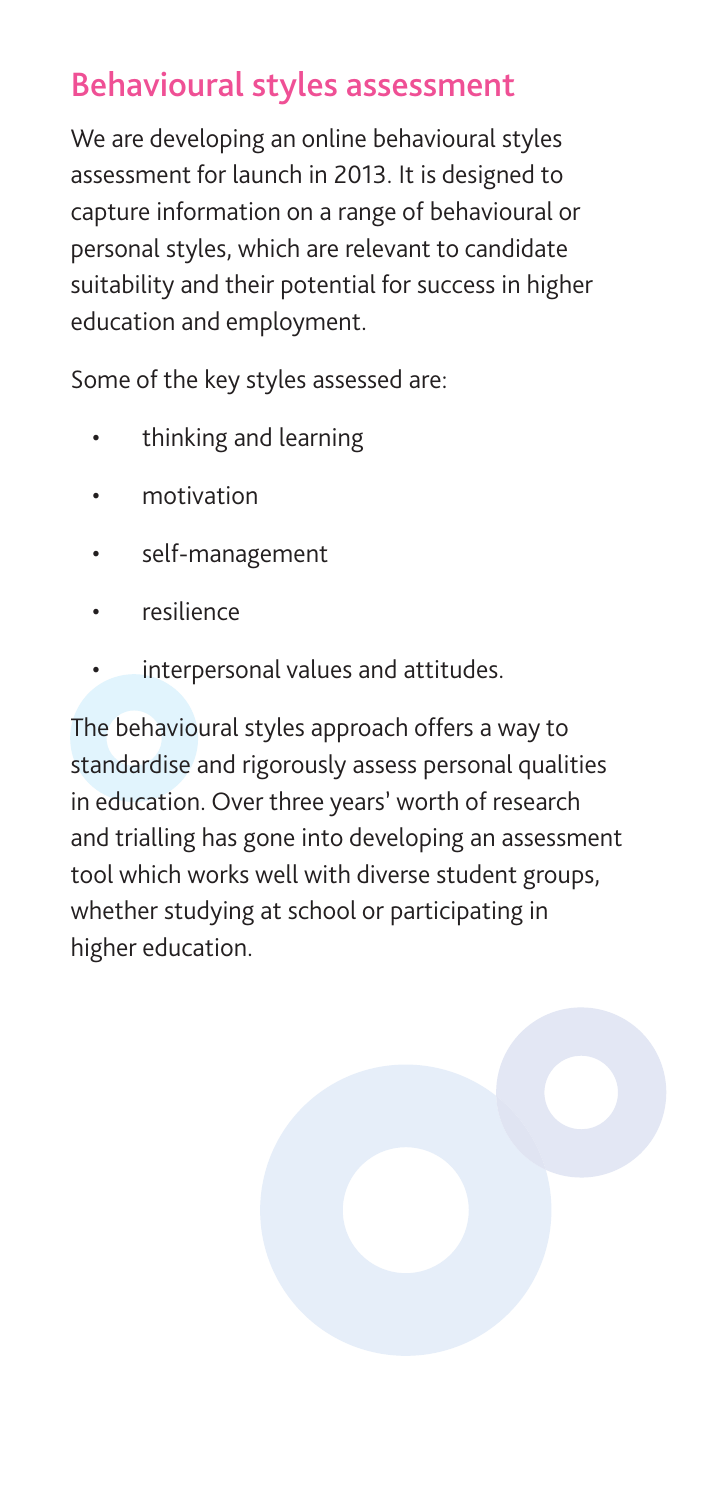![](_page_14_Picture_0.jpeg)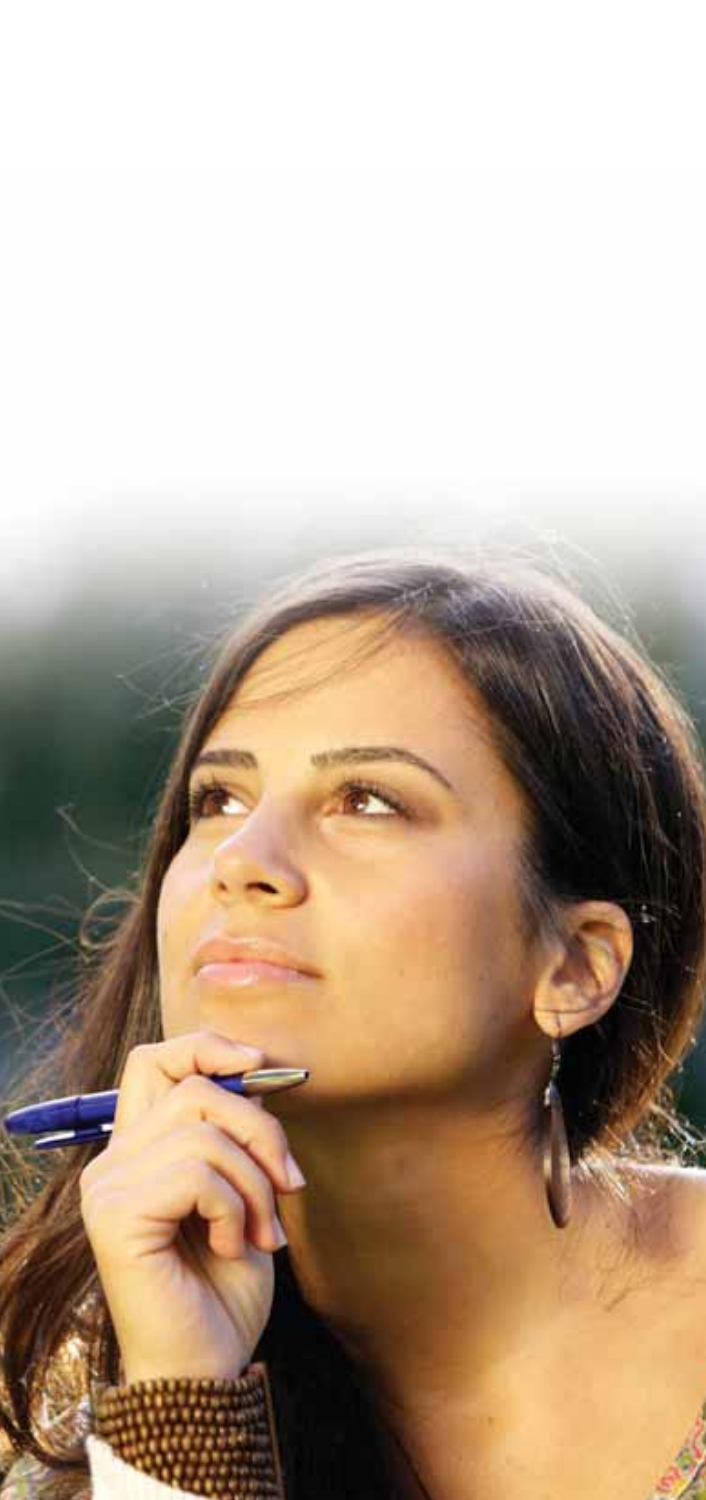## **Research: at the heart of everything we do**

We believe we have a role and a responsibility to provide evidence-based assessment and consultancy services to support selection and recruitment in education and employment.

The key aim of our research activity is to gather evidence to demonstrate that our tests make a useful and fair contribution to the admissions process.

To be certain of both quality and fairness, we have to accurately measure how our tests perform, and work with the institutions that use our tests to evaluate the use of test scores. Both of these require extensive research. Our Research and Validation department is the largest dedicated research team of its kind and provides a powerful resource to help us deliver on this commitment.

All of our published research reports are available at:

www.admissionstestingservice.org/research

![](_page_15_Picture_6.jpeg)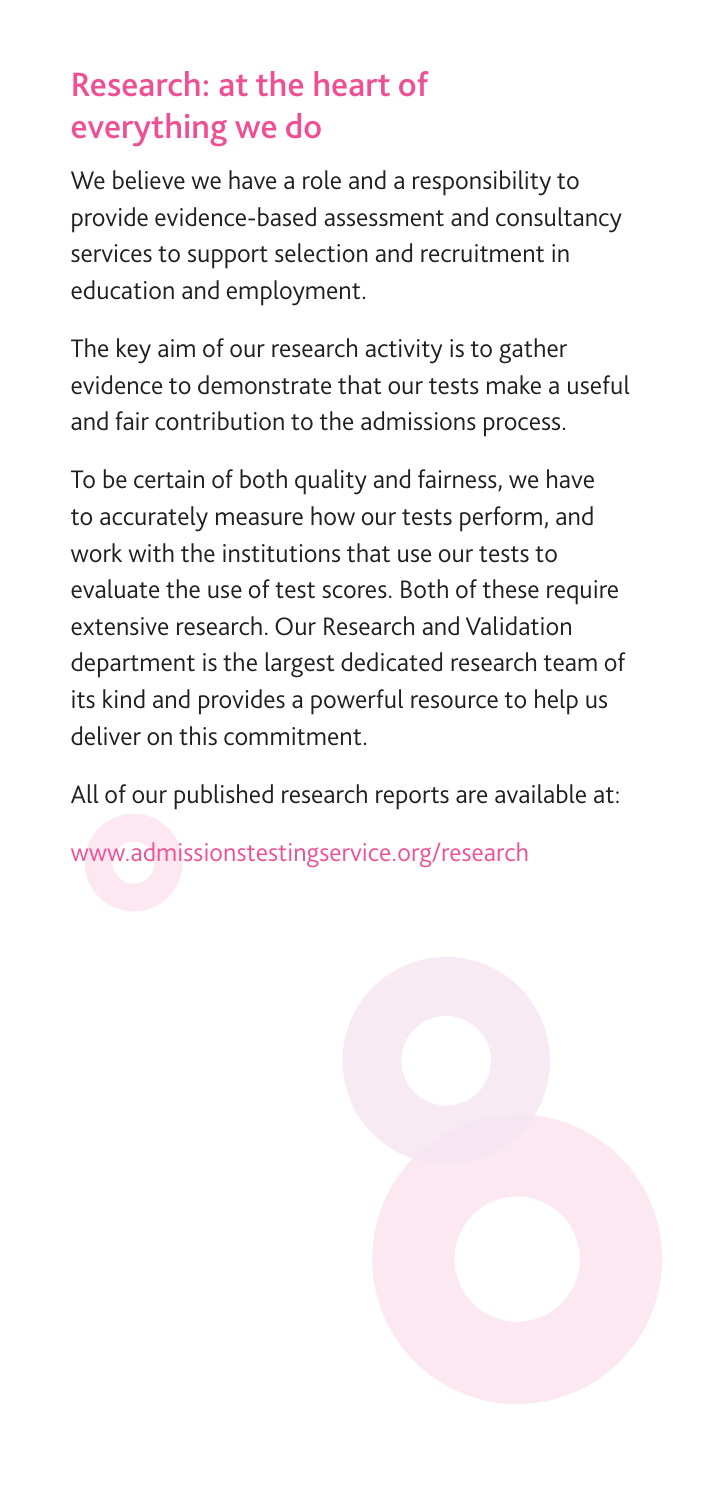![](_page_16_Picture_0.jpeg)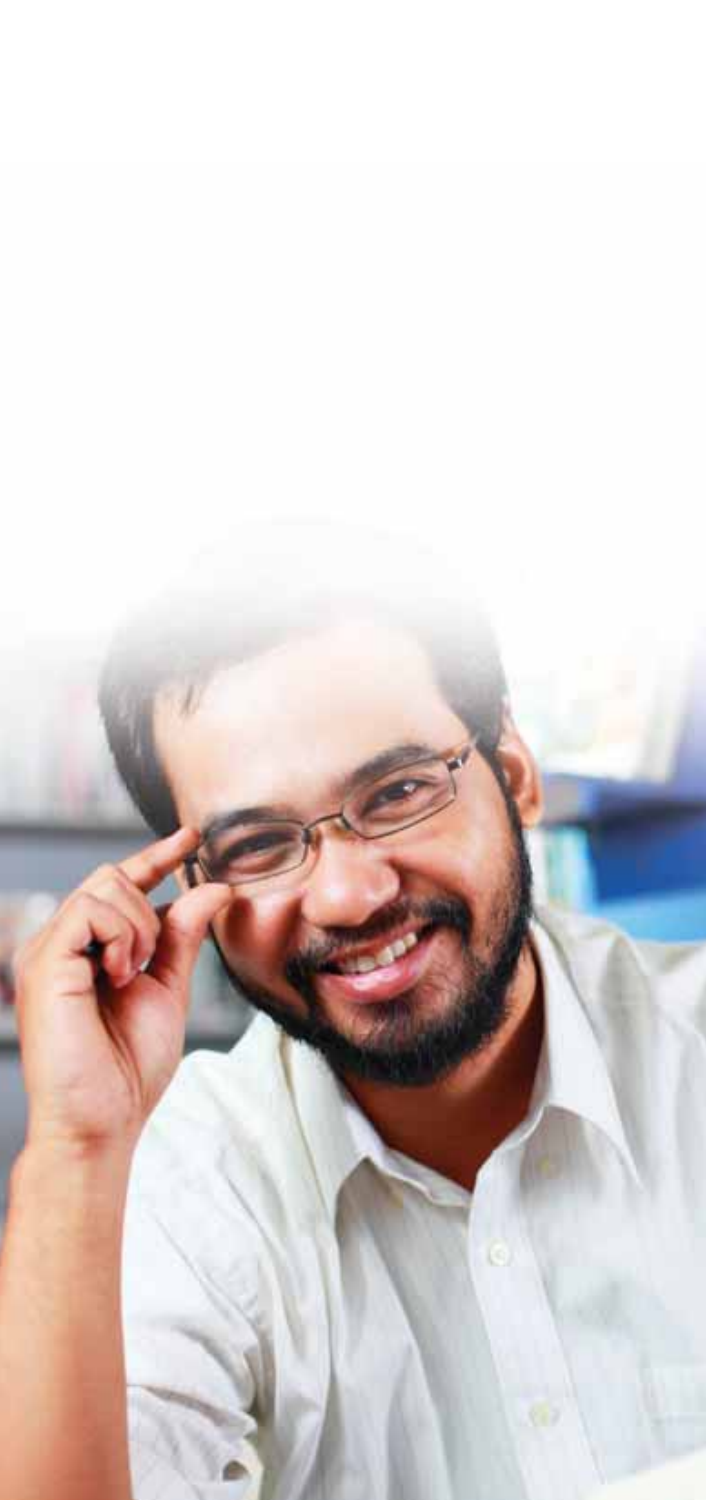## **Bespoke services**

We work with individual universities, as well as national and international organisations, on bespoke assessment projects. We have gained valuable insights into how to deliver effective assessment services, which meet the divergent needs of our stakeholders.

Examples of bespoke projects include:

- working with stakeholders to adapt and modify content, to ensure it is relevant and able to support their educational objectives
- working with national assessment agencies, to use their logistics operations for local administration of tests
- developing robust quality assurance procedures to translate admissions tests into other languages.

![](_page_17_Picture_6.jpeg)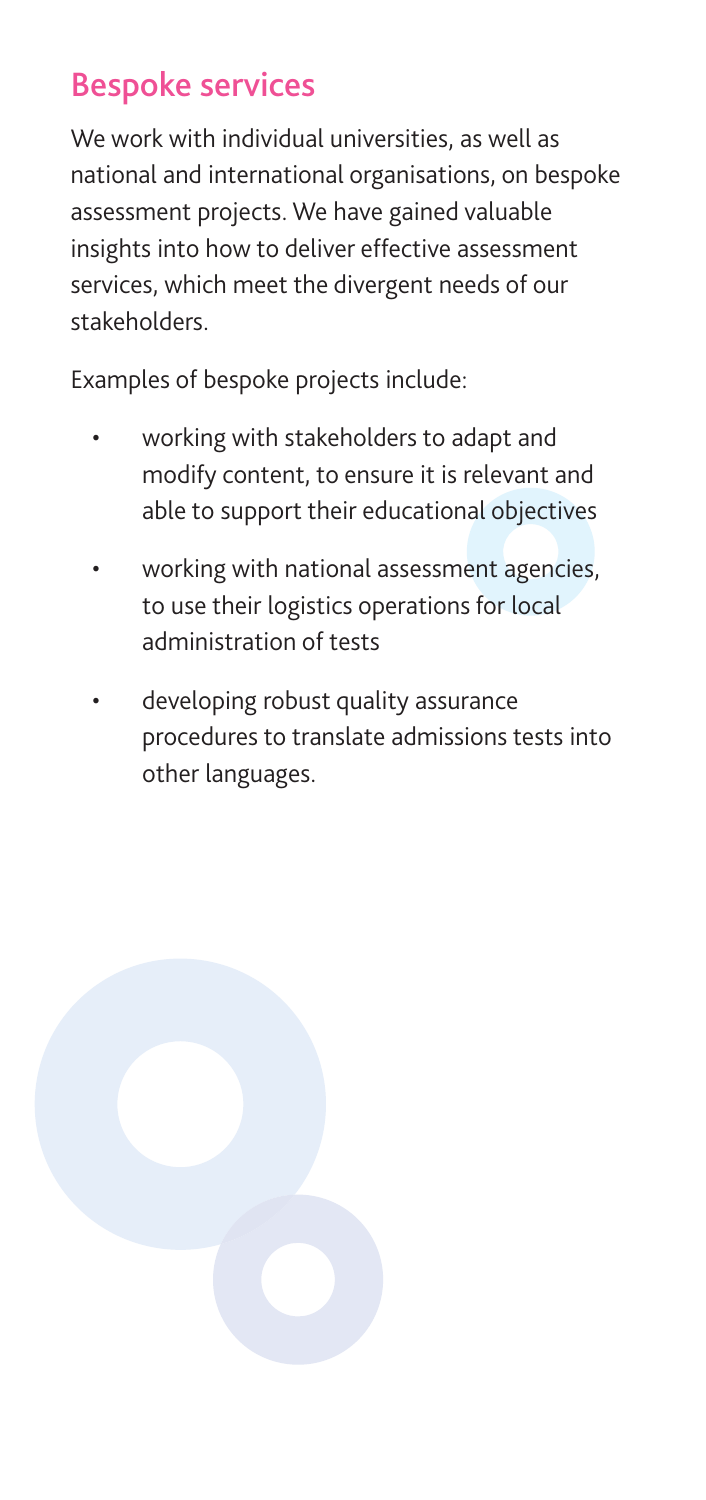![](_page_18_Picture_0.jpeg)